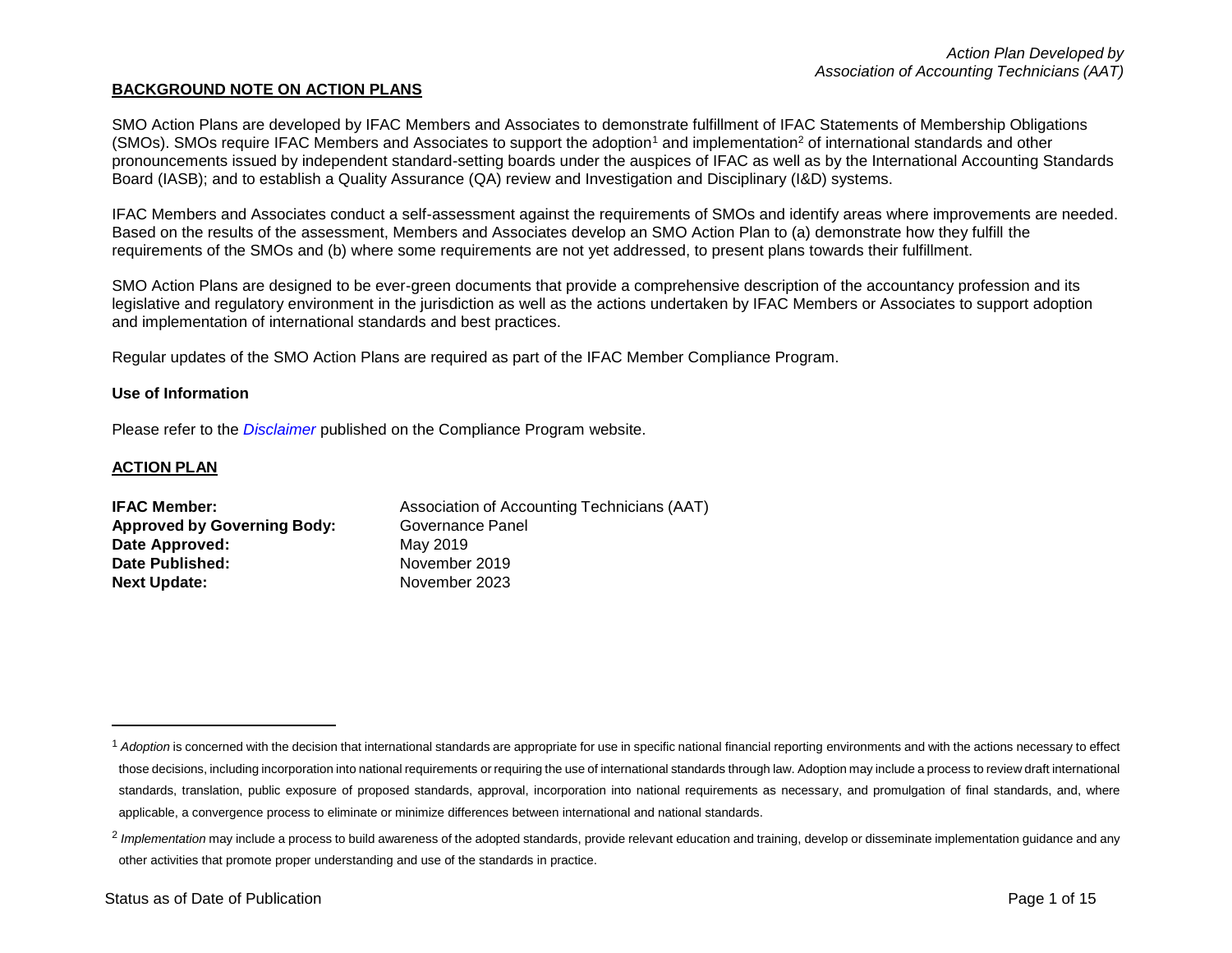#### **GLOSSARY**

**AATs** Association of Accounting Technicians **AOCB Awarding Organisation Compliance Board**

**AML** Anti Money Laundering Legislation

**Executive** Executive team is comprised of:

- Chief Executive Officer
- Director of Education and Development
- Director of Finance & Operations
- Director of Marketing and Commercial
- Director of Strategy and Professional Standards
- Chief Customer Services Officer
- Chief HR Officer
- Chief Technology Officer
- **FRSSEs** Financial Reporting Standard for Smaller Entities
- **GAAPs** Generally Accepted Accountancy Principles
- **PRSC** Professional Regulation and Standards Compliance Board
- **S&PS** Strategy and Professional Standards
- **LMOP** Licensing Monitoring and Operations Panel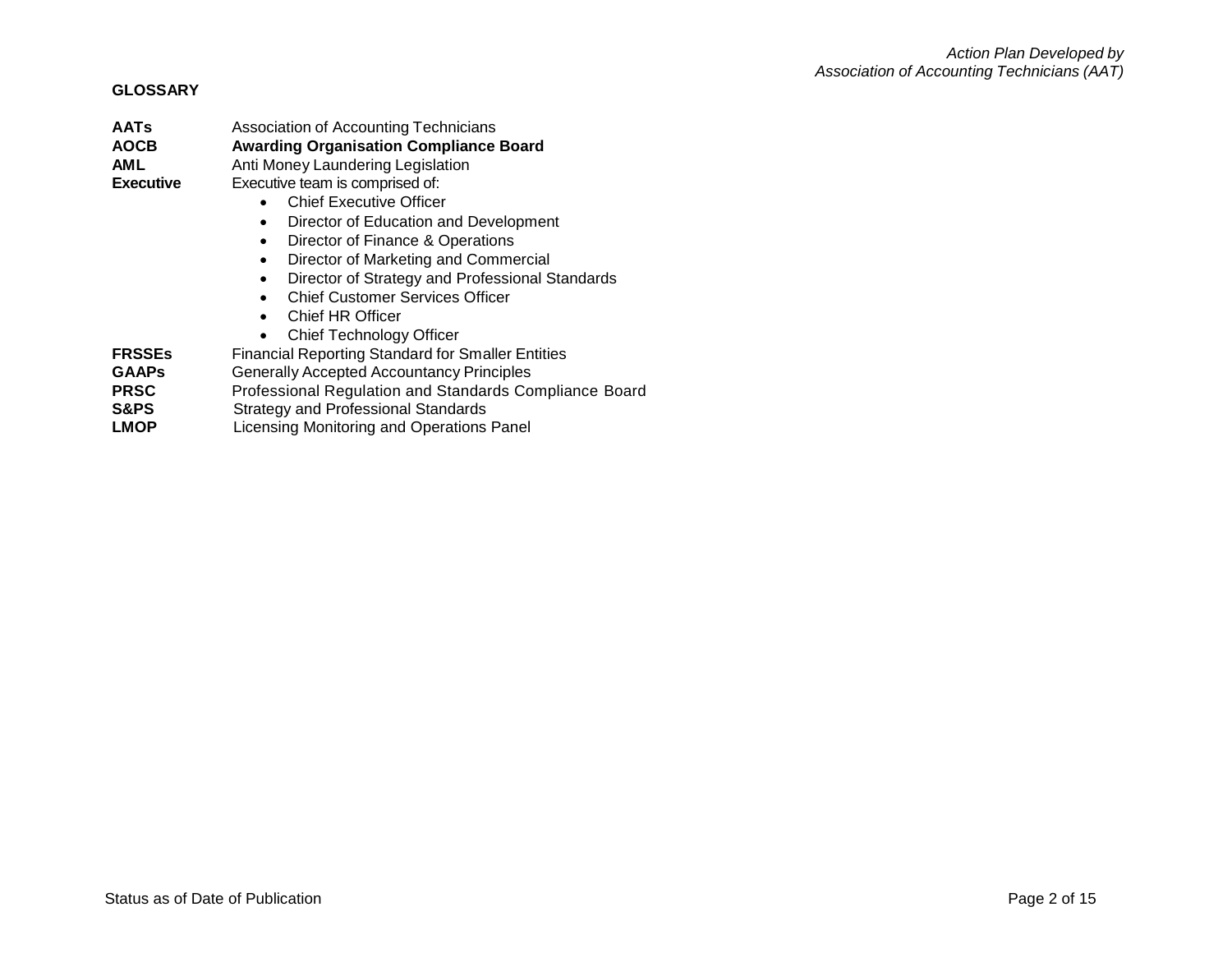professional services are licensed and subject to the AAT's quality assurance requirements.

# *Background*

Accounting technicians qualified by AAT are not eligible to sign off audits of listed companies. They may only become eligible by undertaking further professional accounting qualifications with a body listed by the UK Financial Reporting Council's (FRC) Conduct Committee as a Recognised Qualifying Body or any other professional accountancy body that qualifies and regulates auditors.

However, accounting technicians qualified by AAT who offer accountancy, taxation or related consultancy services in the UK, Channel Islands or Isle of Man, as sole traders, in a partnership, as a director of a limited company or principal of any other corporate entity, must be an AAT Licensed Accountant and comply with the AAT's quality assurance procedures.

AAT is a recognised supervisory authority under the terms of the UK's *Money Laundering Regulations 2017*.

AAT does not supervise firms operating solely in the crown dependencies. If however, they provide services in the United Kingdom, then they will also require supervision under the UK regime.

| #  | <b>Start Date</b> | <b>Actions</b>                                                                                                                                                                                                                                                                                                                          | <b>Completion</b><br><b>Date</b> | <b>Responsibility</b>                                                       | <b>Resource</b>                                                                                                                                                            |
|----|-------------------|-----------------------------------------------------------------------------------------------------------------------------------------------------------------------------------------------------------------------------------------------------------------------------------------------------------------------------------------|----------------------------------|-----------------------------------------------------------------------------|----------------------------------------------------------------------------------------------------------------------------------------------------------------------------|
|    |                   | <b>Maintaining Ongoing Processes</b>                                                                                                                                                                                                                                                                                                    |                                  |                                                                             |                                                                                                                                                                            |
| 1. | Ongoing           | Continue to develop AAT's Licensing Regulations in line<br>with the best practice needs of accounting technicians,<br>the<br>standards and guidance issued by the International<br>Assurance and Auditing Standards Board (IAASB) and<br>the UK's regulatory regime. Current Licensing<br>Regulations are available on the AAT Website. | Ongoing                          | Director of Strategy and<br><b>Professional Standards</b>                   | AAT Council, Professional<br><b>Regulation and Standards</b><br>Compliance (PRSC) Board,<br>staff in the Strategy and<br><b>Professional Standards</b><br>(S&PS) Division. |
| 2. | Ongoing           | Continue to operate an effective and recognised<br>regulatory scheme for members to comply with UK<br>Anti-Money Laundering legislation (AML).                                                                                                                                                                                          | Ongoing                          | Director of Strategy and<br><b>Head of Professional</b><br><b>Standards</b> | Professional Standards   AAT Council, PRSC, staff in<br>the S&PS Division.                                                                                                 |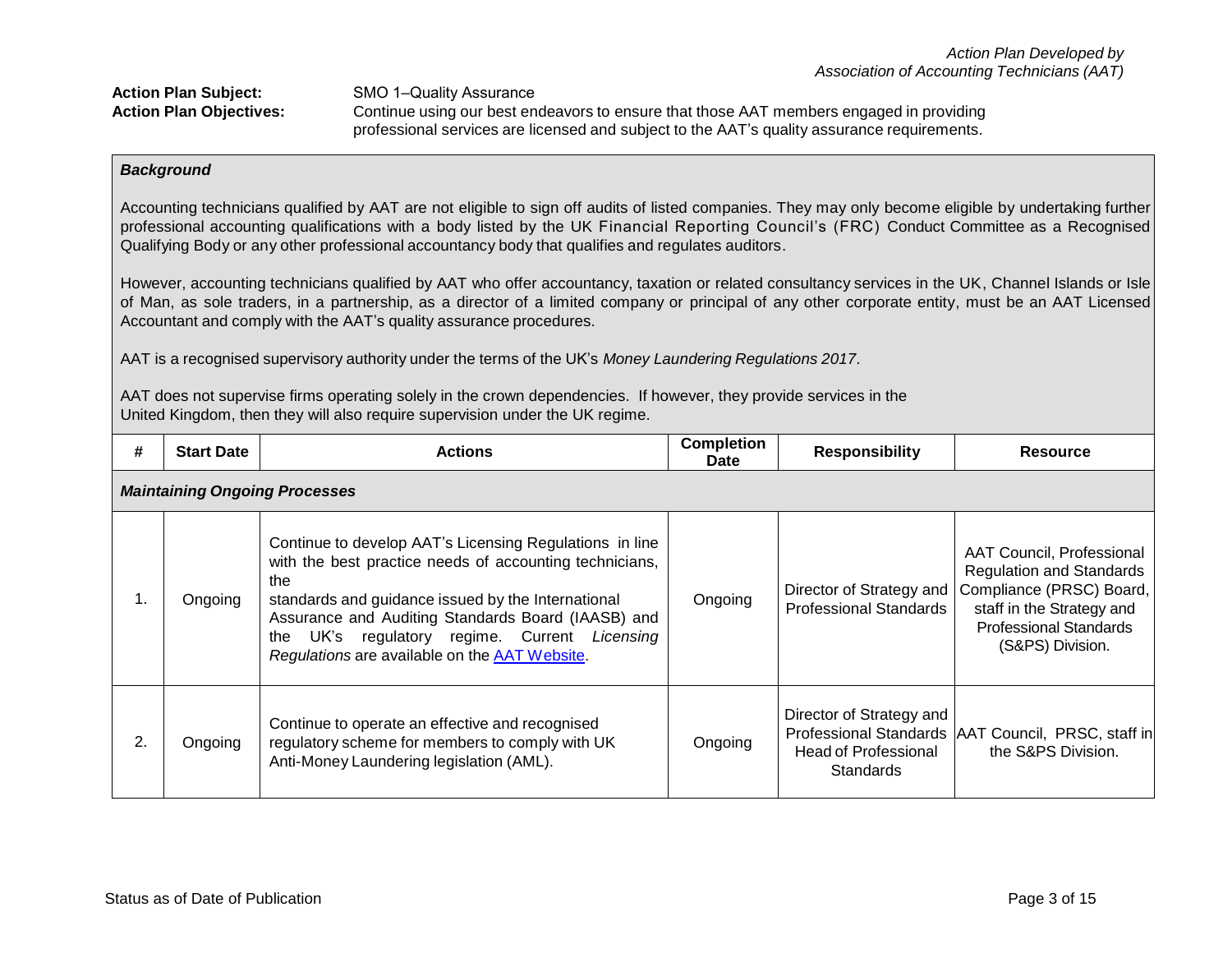| #  | <b>Start Date</b>       | <b>Actions</b>                                                                                                                                                                                                                                                                                                                                                                                                                                | <b>Completion</b><br>Date | <b>Responsibility</b>                                                                          | <b>Resource</b>                                                           |
|----|-------------------------|-----------------------------------------------------------------------------------------------------------------------------------------------------------------------------------------------------------------------------------------------------------------------------------------------------------------------------------------------------------------------------------------------------------------------------------------------|---------------------------|------------------------------------------------------------------------------------------------|---------------------------------------------------------------------------|
| 3. | Ongoing                 | Continue to deliver a programme of AML events and<br>Online resources to educate members about their<br>responsibilities.                                                                                                                                                                                                                                                                                                                     | Ongoing                   | Director of Strategy and<br>Professional<br>Standards/Head of<br><b>Professional Standards</b> | Staff in the S&PS<br>Division                                             |
| 4. | Ongoing                 | Continue to develop the framework of support for those<br>AAT Licensed Accountants who have just set up their<br>businesses to help them to meet the challenges of<br>starting out in business, and to understand and address<br>the expectations of their clients. This development will<br>present an opportunity to promote the availability of the<br><b>IFAC Guide to Practice Management</b><br>for Small- and Medium-Sized Businesses. | Ongoing                   | <b>Professional Standards</b>                                                                  | Director of Strategy and AAT Council, PRSC, staff in<br>the S&PS Division |
| 5. | Ongoing                 | Practice Assurance reviews outsourced to ICAEW, and<br>now consistent requirements in place for AAT members<br>in practice to those required by ICAEW.                                                                                                                                                                                                                                                                                        | Ongoing                   | <b>Head of Professional</b><br>Standards                                                       | S&PS Division, ICAEW QAD                                                  |
|    | <b>New Developments</b> |                                                                                                                                                                                                                                                                                                                                                                                                                                               |                           |                                                                                                |                                                                           |
| 6. | 06/2019                 | Further development of Licensing Regulations and<br>supporting policy framework to reflect AAT's evolving<br>licensing and quality assurance activity.                                                                                                                                                                                                                                                                                        | <b>July 2019</b>          | Director of Strategy and<br>Professional<br>Standards/Head of<br><b>Professional Standards</b> | PRSC, Licensing Monitoring<br>and Operations Panel<br>(LMOP)              |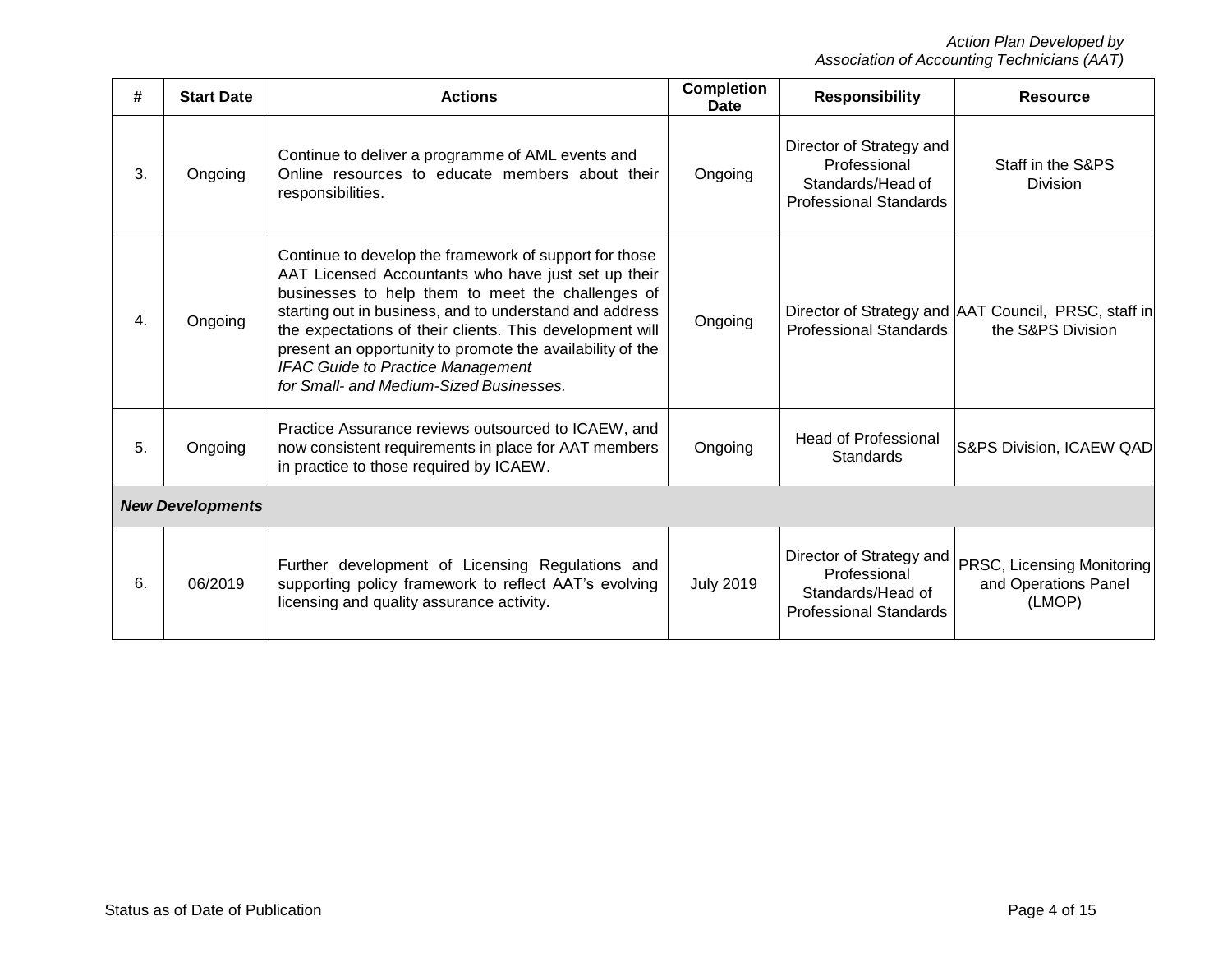*Association of Accounting Technicians (AAT)*

| <b>Action Plan Subject:</b>    | SMO 2-International Education Standards for Professional Accountants and Other Pronouncements issued by<br>the IAESB                                            |
|--------------------------------|-----------------------------------------------------------------------------------------------------------------------------------------------------------------|
| <b>Action Plan Objectives:</b> | (a) Continue using our best endeavors to strengthen our education and certification requirements based on the<br>best practice needs of accounting technicians; |
|                                | (b) Continue to monitor and follow the International Accounting Education Standards Board's developments                                                        |
|                                | (c) Address Policy Recommendations in respect of the clarification of practical experience requirements; and                                                    |
|                                | (d) Address Policy Recommendations in respect of mandatory CPD requirements.                                                                                    |

# (a) Continue using our best endeavours to strengthen our education and certification requirements based on the best practice needs for **accounting technicians**

## *Background*

AAT's qualifications and their components are regulated by the UK's qualifications regulators Ofqual, the Scottish Qualifications Authority (SQA), Council for the Curriculum, Examinations and Assessment – Northern Ireland (CCEA) and Qualifications Wales (QW). AAT is also formally recognised in Botswana by the Botswana Qualifications Authority (BQA) The compliance requirements of the UK regulators mean that AAT is not completely autonomous in respect of the structure, content and certification of its qualifications. AAT is however committed to exceeding the requirements of the regulators. AAT works closely with other IFAC member bodies in the UK to protect the standards and quality of its certification and the opportunities for further progression for AAT members. AAT is about to commence re-development of its core accounting qualifications and short qualifications across all levels in order to ensure that they remain current, continue to meet the needs of employers and learners and regulatory requirements in the UK.

| #  | <b>Start Date</b>                    | <b>Actions</b>                                                                                                                                                                                                                                                                                                                                                    | <b>Completion</b><br><b>Date</b> | <b>Responsibility</b>                             | <b>Resource</b>                                                                                                                                                   |  |  |
|----|--------------------------------------|-------------------------------------------------------------------------------------------------------------------------------------------------------------------------------------------------------------------------------------------------------------------------------------------------------------------------------------------------------------------|----------------------------------|---------------------------------------------------|-------------------------------------------------------------------------------------------------------------------------------------------------------------------|--|--|
|    | <b>Maintaining Ongoing Processes</b> |                                                                                                                                                                                                                                                                                                                                                                   |                                  |                                                   |                                                                                                                                                                   |  |  |
| Ι. | Ongoing                              | AAT will continue to improve and develop its<br>education and certification requirements in line with the<br>best practice needs of accounting technicians, the<br>standards and guidelines issued by International<br>Accounting Education Standards Board (IAESB) and<br>regulatory requirements.<br>UK's<br>the<br>Current<br>requirements are on AAT website: | Ongoing                          | Director of<br>Education &<br>Development         | AAT Council, , Awarding<br>Organisation Compliance Board<br>(AOCB), staff in the Education<br>and Development Division,<br>external advisers, and<br>stakeholders |  |  |
| 2. | Ongoing                              | For all International Education Standards (IESs),<br>AAT will continue to review and update periodically its<br>responses to the IFAC Compliance Questionnaire and<br>to notify compliance staff about the updates.                                                                                                                                               | Ongoing                          | CEO and Director<br>of Education &<br>Development | CEO and Director of<br><b>Education &amp; Development</b>                                                                                                         |  |  |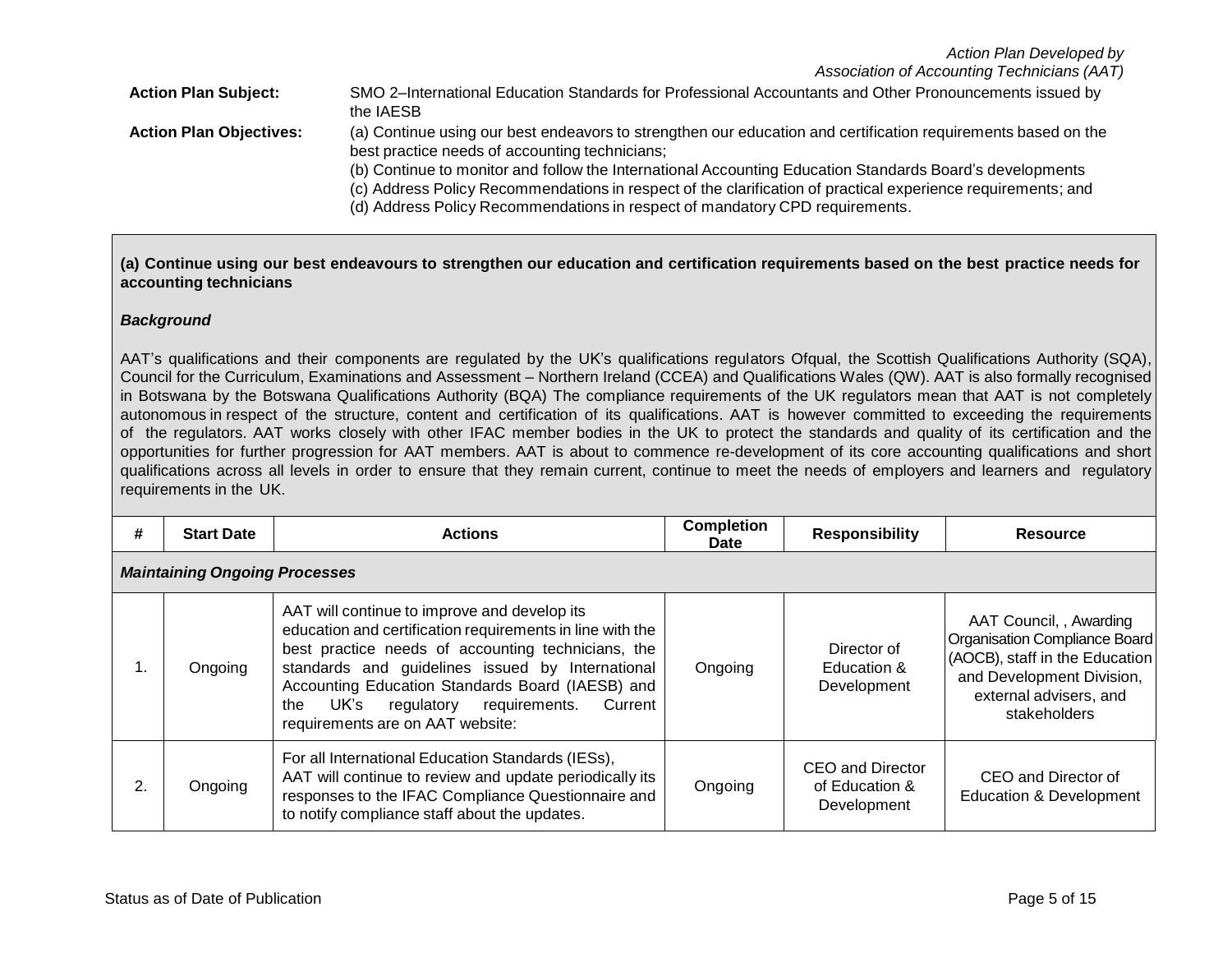| #                                                                                                                                                                                                                                                                                                                                                                                                                                                                                                                                                                                                                                                               | <b>Start Date</b>                    | <b>Actions</b>                                                                                                                                                                                                                                                                                                                                                                                                    | <b>Completion</b><br><b>Date</b>                                                                                              | <b>Responsibility</b>                                                                                           | <b>Resource</b>                                                                                                                                                                                                        |  |  |
|-----------------------------------------------------------------------------------------------------------------------------------------------------------------------------------------------------------------------------------------------------------------------------------------------------------------------------------------------------------------------------------------------------------------------------------------------------------------------------------------------------------------------------------------------------------------------------------------------------------------------------------------------------------------|--------------------------------------|-------------------------------------------------------------------------------------------------------------------------------------------------------------------------------------------------------------------------------------------------------------------------------------------------------------------------------------------------------------------------------------------------------------------|-------------------------------------------------------------------------------------------------------------------------------|-----------------------------------------------------------------------------------------------------------------|------------------------------------------------------------------------------------------------------------------------------------------------------------------------------------------------------------------------|--|--|
|                                                                                                                                                                                                                                                                                                                                                                                                                                                                                                                                                                                                                                                                 | <b>New Developments</b>              |                                                                                                                                                                                                                                                                                                                                                                                                                   |                                                                                                                               |                                                                                                                 |                                                                                                                                                                                                                        |  |  |
| 3.                                                                                                                                                                                                                                                                                                                                                                                                                                                                                                                                                                                                                                                              | May 2019                             | AAT has just commenced the re-development process<br>for its core accounting qualifications at all levels. These<br>will be available for teaching from September 2021.<br>AAT will seek to continue to ensure compliance with<br>IAESB standards (in so far as they apply to accounting<br>technicians) and with all UK regulatory requirements<br>relating to structure, content and assessment<br>methodology. | September 2021                                                                                                                | <b>Director of Education</b><br>and Development                                                                 | AAT council, AOCB, staff in<br><b>Education and Development</b><br>Division, external advisors,<br>stakeholders and employers.<br>Development budget will be<br>made available within the<br>relevant financial years. |  |  |
| (b) Continue to monitor and follow the International Accounting Education Standards Board's Developments<br><b>Background</b><br>AAT is in a good position to monitor and follow the IAESB developments: AAT's Director of Education and Development, Suzie Webb, is Technical<br>Advisor to Dr. Rachel Banfield, AAT Past President, who was successfully appointed as a Board Member in 2015.<br>AAT welcomes the IAESB's work to clarify and update the IESs and has contributed to a number of exposure drafts and particularly welcomes the<br>recent focus on ICT and professional skepticism; two areas which are key to the profession moving forwards. |                                      |                                                                                                                                                                                                                                                                                                                                                                                                                   |                                                                                                                               |                                                                                                                 |                                                                                                                                                                                                                        |  |  |
| #                                                                                                                                                                                                                                                                                                                                                                                                                                                                                                                                                                                                                                                               | <b>Start Date</b>                    | <b>Actions</b>                                                                                                                                                                                                                                                                                                                                                                                                    | <b>Completion</b><br><b>Date</b>                                                                                              | <b>Responsibility</b>                                                                                           | <b>Resource</b>                                                                                                                                                                                                        |  |  |
|                                                                                                                                                                                                                                                                                                                                                                                                                                                                                                                                                                                                                                                                 | <b>Maintaining Ongoing Processes</b> |                                                                                                                                                                                                                                                                                                                                                                                                                   |                                                                                                                               |                                                                                                                 |                                                                                                                                                                                                                        |  |  |
| 4.                                                                                                                                                                                                                                                                                                                                                                                                                                                                                                                                                                                                                                                              | Ongoing                              | Respond to IFAC Exposure Drafts and Consultations<br>IES <sub>1</sub><br>IES <sub>2</sub><br>IES <sub>3</sub><br>IES <sub>4</sub><br>IES <sub>5</sub><br>IES7<br>IES8<br>IAESB Strategy and Work Plan                                                                                                                                                                                                             | As required<br>2011<br>February 2019<br>February 2019<br>February 2019<br>October 2011<br>August 2017<br>October 2012<br>2013 | CEO, Director of<br>Education and<br>Development, and<br>Director of Strategy<br>and Professional<br>Standards. | AAT Council, AOCB,, PRSC<br>and stakeholder consultation<br>as required                                                                                                                                                |  |  |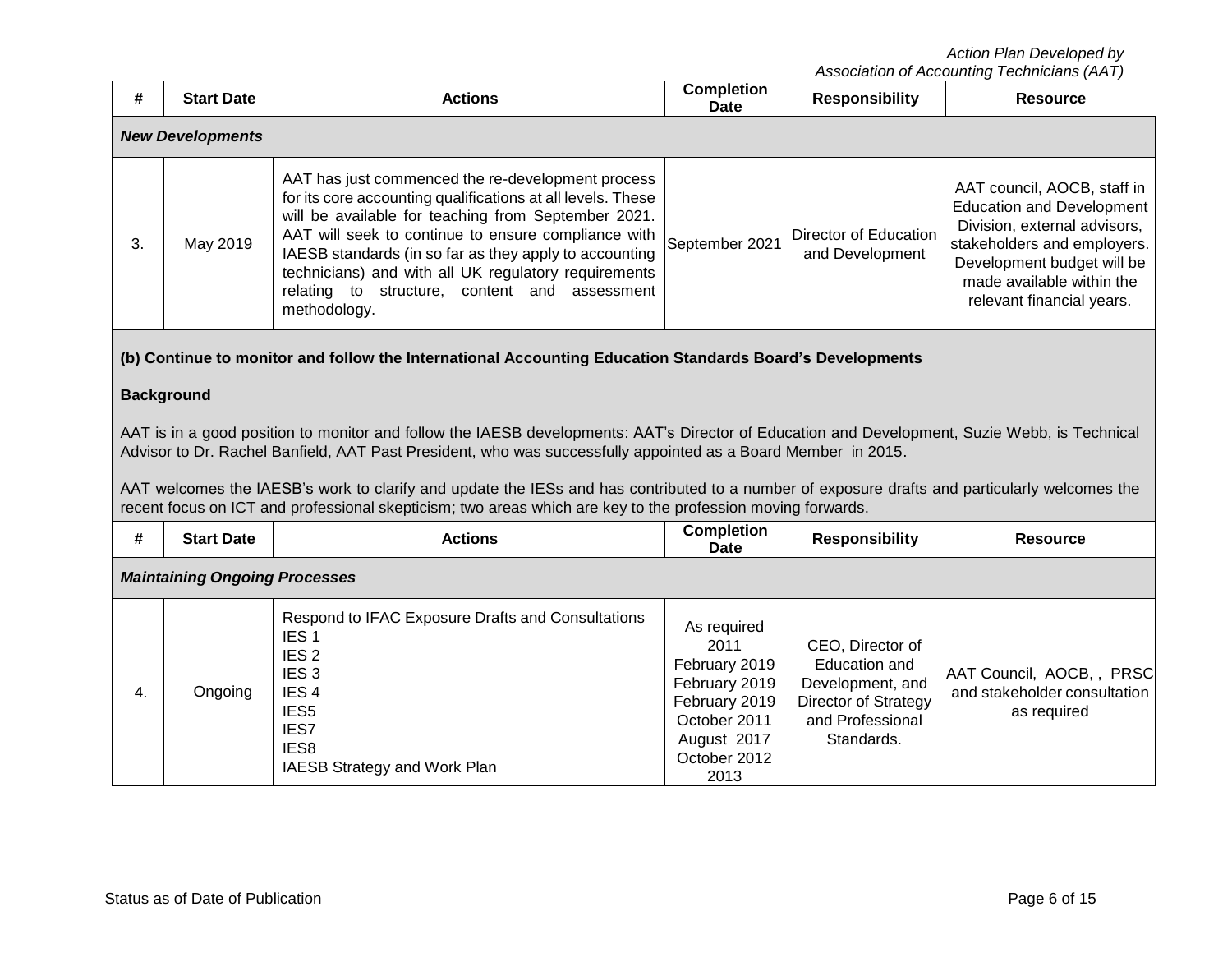|                                               | (c) Address Policy Recommendations in respect of the clarification of practical experience requirements |                                                                                                                                                                                                      |                                  |                       |                 |  |  |
|-----------------------------------------------|---------------------------------------------------------------------------------------------------------|------------------------------------------------------------------------------------------------------------------------------------------------------------------------------------------------------|----------------------------------|-----------------------|-----------------|--|--|
| #                                             | <b>Start Date</b>                                                                                       | <b>Actions</b>                                                                                                                                                                                       | <b>Completion</b><br><b>Date</b> | <b>Responsibility</b> | <b>Resource</b> |  |  |
|                                               | <b>New Developments</b>                                                                                 |                                                                                                                                                                                                      |                                  |                       |                 |  |  |
| <b>Review of AAT's Compliance Information</b> |                                                                                                         |                                                                                                                                                                                                      |                                  |                       |                 |  |  |
| 5.                                            | Ongoing                                                                                                 | Periodic update of sections relevant to SMO 2 as<br>necessary. Once updated inform IFAC Compliance staff<br>about the updates in order for the Compliance staff to<br>republish updated information. | Ongoing                          | Executive             | Executive       |  |  |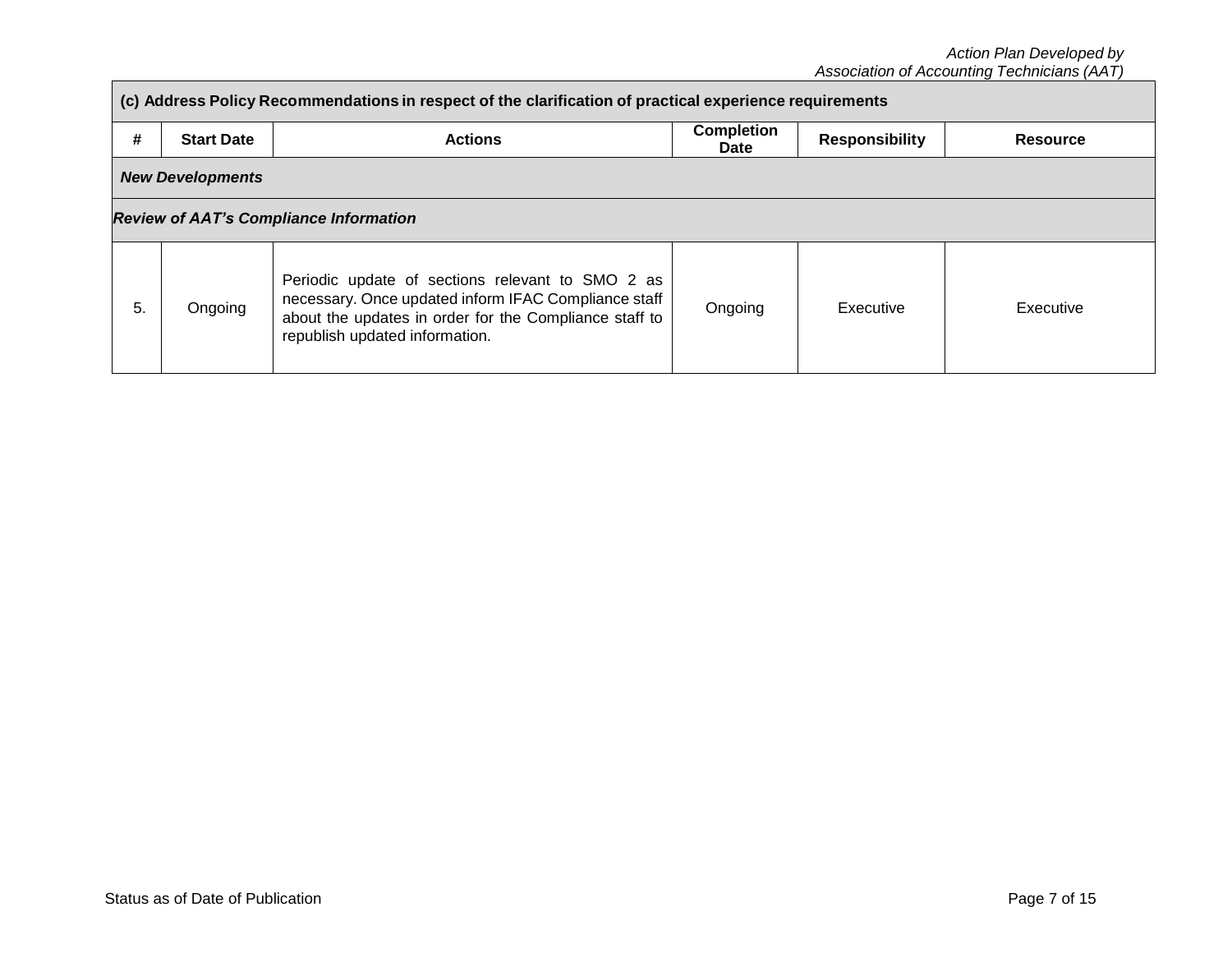**Action Plan Subject:** SMO 3–International Standards and other Pronouncements Issued by the IAASB **Action Plan Objectives:** Continue to use our best endeavors to comply with SMO3 in line with AAT's capacity and competence

## *Background*

Accounting technicians qualified by AAT who offer accountancy, taxation or related consultancy services in the UK, Channel Islands or Isle of Man, as sole traders, in a partnership, as a director of a limited company or principal of any other corporate entity, must be licensed as an AAT Licensed Accountant and comply with AAT's quality assurance procedures. However, accounting technicians qualified by AAT are not eligible to sign off audits of listed companies. They may only become eligible by undertaking further professional accounting qualifications with a body listed by the UK FRC's Conduct Committee as a Recognised Qualifying Body or outside the UK by any other professional accountancy body that qualifies and regulates auditors. Where AAT members have any involvement in audit work, it is under the supervision of professionally qualified accountants and registered auditors.

AAT Licensed Accountants may prepare and submit the accounts of limited companies that are defined as small under the Companies Acts and may also be licensed to undertake limited assurance engagements for companies which fall below the UK's audit threshold.

Since AAT is not a Recognised Qualifying Body for auditors, it is not included in the UK's structures for establishing auditing standards for audits of listed and non-listed companies. This means that its capacity and competence to influence the matters included in SMO3 is limited.

| #  | <b>Start Date</b>                             | <b>Actions</b>                                                                                                                                                                                       | <b>Completion</b><br>Date | <b>Responsibility</b>                                    | <b>Resource</b>                                              |  |
|----|-----------------------------------------------|------------------------------------------------------------------------------------------------------------------------------------------------------------------------------------------------------|---------------------------|----------------------------------------------------------|--------------------------------------------------------------|--|
|    | <b>Maintaining Ongoing Processes</b>          |                                                                                                                                                                                                      |                           |                                                          |                                                              |  |
| п. | Ongoing                                       | Continually monitor IAASB pronouncements and<br>disseminate to AAT members any matters of relevance to<br>them via the channels available.                                                           | Ongoing                   | Director of Strategy<br>and<br>Professional<br>Standards | Director of Strategy and<br>Professional<br><b>Standards</b> |  |
|    | <b>Review of AAT's Compliance Information</b> |                                                                                                                                                                                                      |                           |                                                          |                                                              |  |
| 2. | Ongoing                                       | Periodic update of sections relevant to SMO 3 as necessary.<br>Once updated inform IFAC Compliance staff about the<br>updates in order for the Compliance staff to republish<br>updated information. | Ongoing                   | Executive                                                | Executive                                                    |  |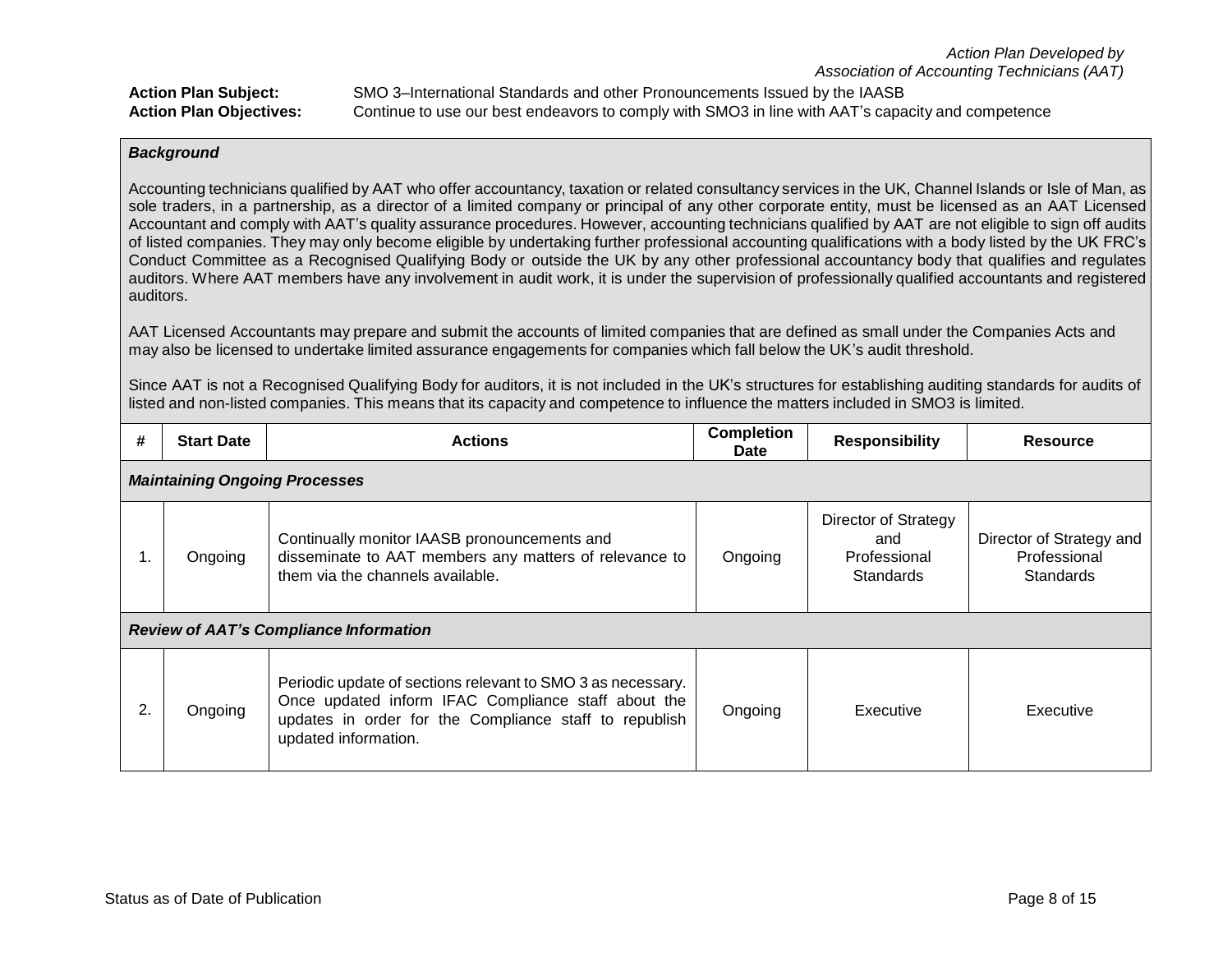## **Action Plan Subject:** SMO 4–IESBA Code of Ethics for Professional Accountants **Action Plan Objectives:** (a) Continue to monitor and follow the International Ethics Standards Board's developments (b) Confirm the current IESBA Code is adopted by AAT; (c) Indicate if there are differences between AAT's ethical requirements and the current IESBA Code; (d) Ensure that AAT members and other key stakeholders are aware of the requirements of the Code; (e) Advise education providers about the new requirements and request they include them in the education programme; and (f) Review the *Ethics Education Toolkit*.

# **(a) Continue to monitor and follow the International Ethics Standards Board's Developments**

# *Background*

AAT considers IESBA's developments and responds to consultations as appropriate. AAT has a range of resources for members to assist them in understanding their ethical obligations and meeting them. AAT is recognised under the UK's *Money Laundering Regulations 2017* as a supervisory authority to monitor AAT Licensed Accountants' compliance with the UK's anti money laundering legislation. AAT also provides a telephone helpline on ethical matters available to any member with a specific ethical concern. AAT's Accounting Qualification includes a compulsory Ethics learning area which is assessed as will the revised qualification in development. Given that a very small number of AAT Licensed Accountants (approximately 166) offer Limited Assurance Engagement as part of their licensed activities, sections 290 and 291 of the IESBA Code of Ethics have been pulled out into a different document in order to deliver more user friendly and targeted support.

| # | <b>Start Date</b>                    | <b>Actions</b>                                                                                                                                                                                                                                                                                                                              | <b>Completion</b><br><b>Date</b> | <b>Responsibility</b>                                                                                                 | <b>Resource</b>                                                                                       |  |  |
|---|--------------------------------------|---------------------------------------------------------------------------------------------------------------------------------------------------------------------------------------------------------------------------------------------------------------------------------------------------------------------------------------------|----------------------------------|-----------------------------------------------------------------------------------------------------------------------|-------------------------------------------------------------------------------------------------------|--|--|
|   | <b>Maintaining Ongoing Processes</b> |                                                                                                                                                                                                                                                                                                                                             |                                  |                                                                                                                       |                                                                                                       |  |  |
|   | Ongoing                              | Continue to develop and promote events and on-line resources<br>to enable AAT members to understand and meet their ethical<br>obligations.<br>Continue to support members in practice to meet the ethical<br>requirements of the UK's anti money laundering legislation                                                                     | Ongoing                          | CEO, Director of<br>Strategy and<br>Professional<br>Professional<br><b>Standards</b>                                  | President, Council,<br>PRSC, Accounting<br>Standards, Head of Technician magazine and<br>AAT website. |  |  |
|   |                                      | (b) Confirm whether the current IESBA Code is adopted by AAT;                                                                                                                                                                                                                                                                               |                                  |                                                                                                                       |                                                                                                       |  |  |
|   | <b>March 2015</b>                    | The IESBA Code has been embedded in AAT Code of<br>Professional Ethics which was revised in 2017 and approved by<br>AAT Council for implementation from 15 July 2017.<br>The Code applies to all members including student members. For<br>more information please refer to online version of the <b>AAT Code</b><br>of Professional Ethics | Completed                        | <b>ICEO</b> and Director of<br>Strategy and<br>Professional<br>Standards, Head of<br>Professional<br><b>Standards</b> | PRSC, Council                                                                                         |  |  |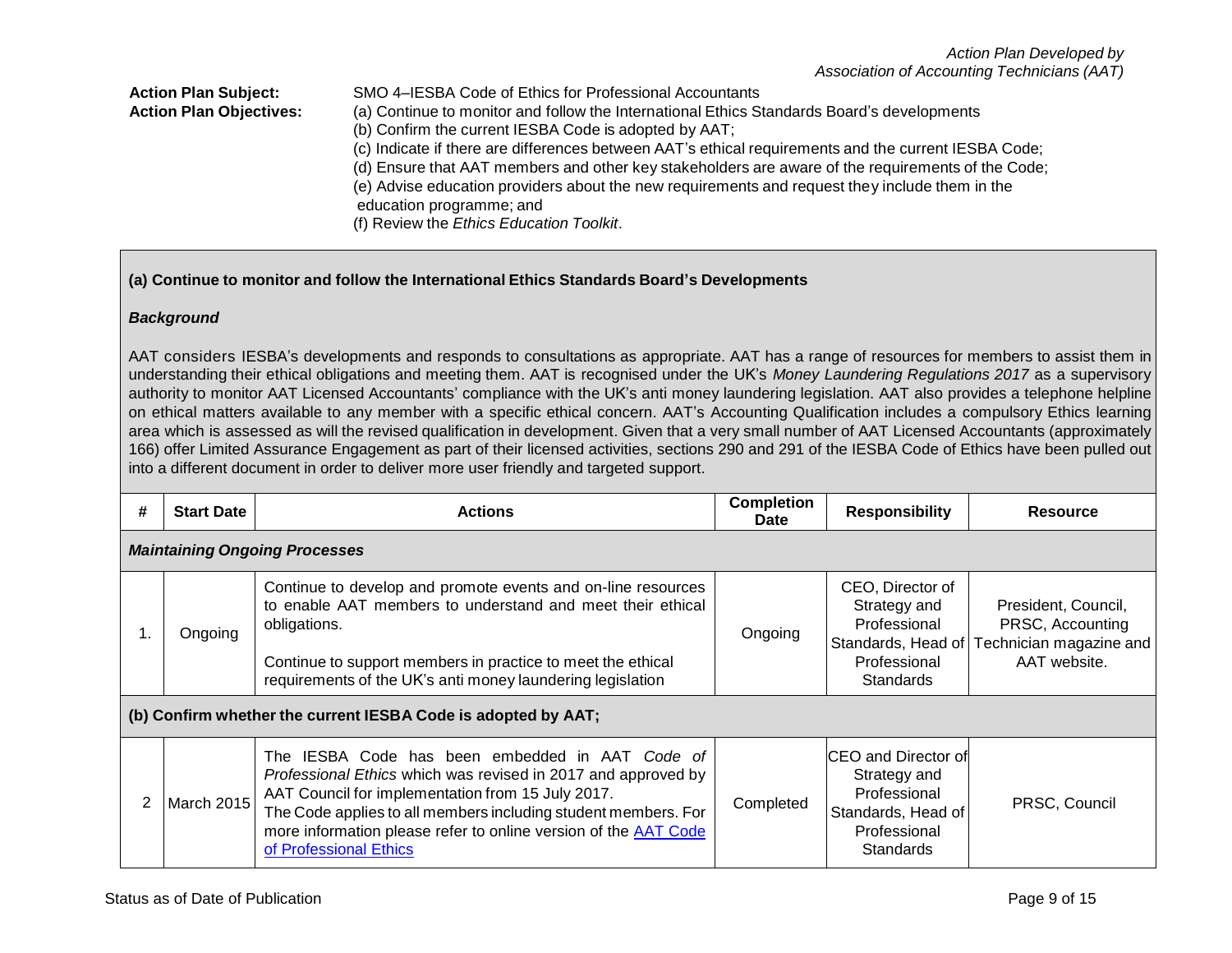*Action Plan Developed by*

| #                                                                                                | <b>Start Date</b>                                                                                   | <b>Actions</b>                                                                                                                                                                                                                                                                                                                                                                                                                                                                                                                                                                                                                                                                                     | <b>Completion</b><br><b>Date</b> | <b>Responsibility</b>                                                                                         | <b>Resource</b>                                                                                                                        |  |  |
|--------------------------------------------------------------------------------------------------|-----------------------------------------------------------------------------------------------------|----------------------------------------------------------------------------------------------------------------------------------------------------------------------------------------------------------------------------------------------------------------------------------------------------------------------------------------------------------------------------------------------------------------------------------------------------------------------------------------------------------------------------------------------------------------------------------------------------------------------------------------------------------------------------------------------------|----------------------------------|---------------------------------------------------------------------------------------------------------------|----------------------------------------------------------------------------------------------------------------------------------------|--|--|
|                                                                                                  | (c) Indicate if there are differences between AAT's ethical requirements and the current IESBA Code |                                                                                                                                                                                                                                                                                                                                                                                                                                                                                                                                                                                                                                                                                                    |                                  |                                                                                                               |                                                                                                                                        |  |  |
| 3                                                                                                | Ongoing                                                                                             | Undertake a review of the differences between AAT's Code of<br>Professional Ethics and the current IESBA Code to confirm that<br>there are no differences in the fundamental principles and the<br>conceptual framework approach in IFAC's Code and AAT's<br>Guidelines. Adaptations are likely to be minimal and confined<br>to modifying terminology to make it appropriate for application<br>to accounting technicians (eg substituting terms like "member"<br>or "accounting technician" for "professional accountant") and<br>using examples<br>that reflect the nature of the activities carried out by AAT<br>members.                                                                     | Ongoing                          | CEO and Director of<br>Strategy and<br>Professional<br>Standards, Head of<br>Professional<br><b>Standards</b> | <b>Professional Standards</b><br>Team                                                                                                  |  |  |
| 4.                                                                                               | Ongoing                                                                                             | Sections 280 and 290 of the Code of Ethics for Professional<br>Accountants have been modified insofar as AAT members in<br>practice do not undertake audit work, and very few undertake<br>assurance work. This requires further review.                                                                                                                                                                                                                                                                                                                                                                                                                                                           | Completed                        | Head of<br>Professional<br><b>Standards</b>                                                                   | <b>Professional Standards</b><br>Team                                                                                                  |  |  |
| 5.                                                                                               | Ongoing                                                                                             | Section 160 of the Code of Professional Ethics has been retired<br>and replaced with Professional Conduct in relation to taxation<br>(PCRT) guidance. This guidance incorporates developments in<br>ethical taxation practice commensurate to the ongoing public<br>interest debate over taxation in the UK. The guidance is<br>extensive going beyond the provisions contained within<br>Section 160 of the Code of Professional Ethics, AAT is one of<br>seven co-signatory bodies that have developed the guidance<br>in conjunction with the UK HMRC, Further revisions to the<br>guidance last updated in March 2017 were reviewed in 2018/19<br>and agreed for implementation in March 2019. | March 2019                       | Director of Strategy<br>and Professional<br>Standards, Head of<br>Professional<br><b>Standards</b>            | Director of Strategy and<br>Professional Standards,<br><b>Head of Professional</b><br>Standards, Professional<br><b>Standards Team</b> |  |  |
| (d) Ensure that its members and other key stakeholders are aware of the requirements of the Code |                                                                                                     |                                                                                                                                                                                                                                                                                                                                                                                                                                                                                                                                                                                                                                                                                                    |                                  |                                                                                                               |                                                                                                                                        |  |  |
| 6.                                                                                               | Ongoing                                                                                             | Continue to develop and implement a comprehensive<br>communications, events and resources to make members<br>aware of the Code of Professional Ethics and its implications<br>using all relevant communications channels.                                                                                                                                                                                                                                                                                                                                                                                                                                                                          | Ongoing                          | CEO, Director of<br>Strategy and<br>Professional<br>Standards, Head of<br>Professional<br>Standards           | PRSC, AAT website,<br><b>Accounting Technician</b><br>magazine; Branch<br>network.                                                     |  |  |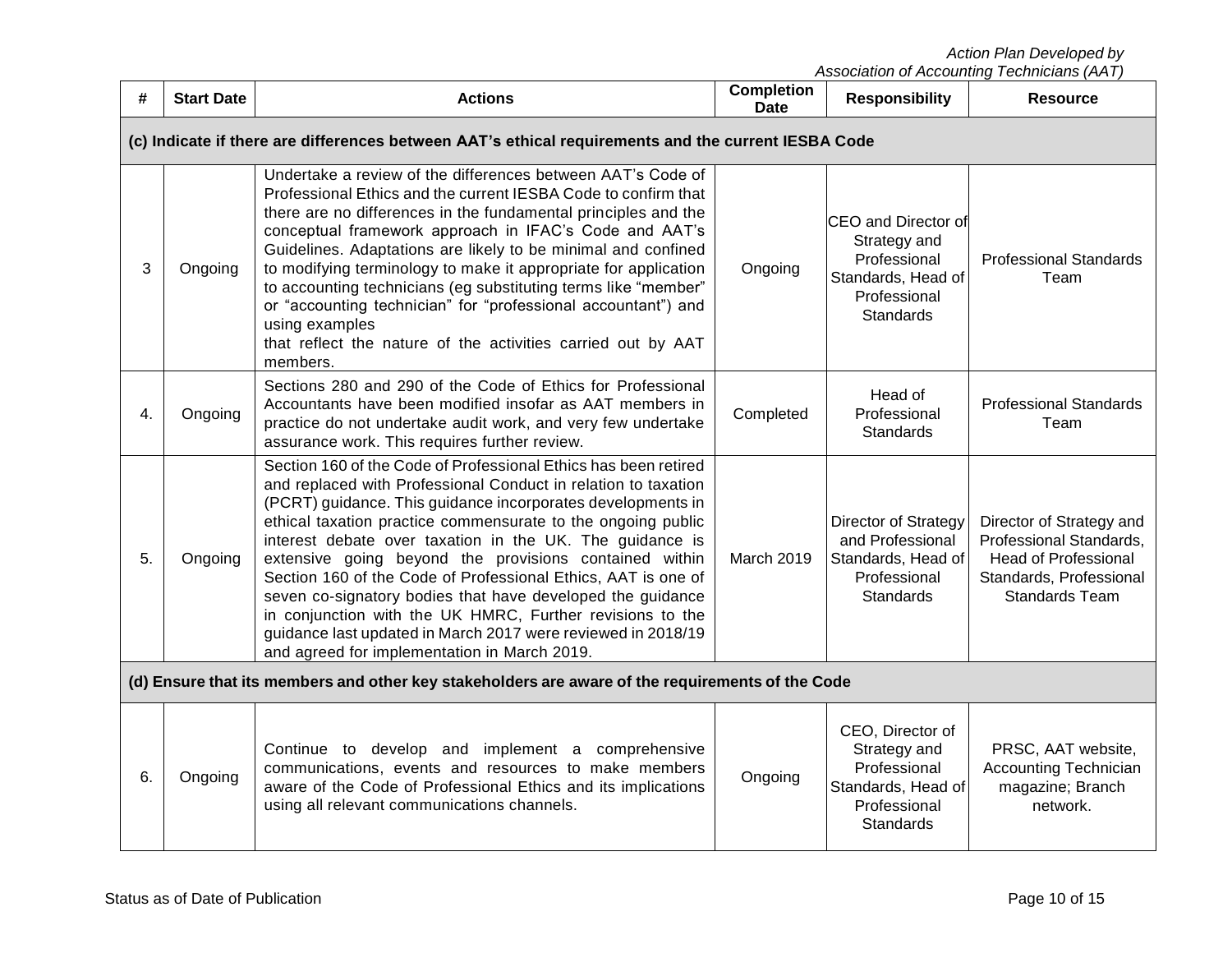*Action Plan Developed by*

| #   | <b>Start Date</b>                             | <b>Actions</b>                                                                                                                                                                                                                | <b>Completion</b><br><b>Date</b> | <b>Responsibility</b>                                                                                                                           | <b>Resource</b>                                                                                   |  |
|-----|-----------------------------------------------|-------------------------------------------------------------------------------------------------------------------------------------------------------------------------------------------------------------------------------|----------------------------------|-------------------------------------------------------------------------------------------------------------------------------------------------|---------------------------------------------------------------------------------------------------|--|
|     |                                               | (e) Advise education providers about the new requirements and request they include them in the education programme                                                                                                            |                                  |                                                                                                                                                 |                                                                                                   |  |
|     |                                               |                                                                                                                                                                                                                               |                                  |                                                                                                                                                 |                                                                                                   |  |
|     |                                               |                                                                                                                                                                                                                               |                                  |                                                                                                                                                 |                                                                                                   |  |
|     |                                               | (f) Review the Ethics Education Toolkit                                                                                                                                                                                       |                                  |                                                                                                                                                 |                                                                                                   |  |
| 7.  | Ongoing                                       | Develop and update further the ethics education materials for<br>members ensuring that the learning outcomes are aligned to the<br><b>IFAC Ethics Education Toolkit.</b>                                                      | Ongoing                          | Director of Strategy<br>and Professional<br>Standards, Director<br>of Education and<br>Development, Head<br>of Professional<br><b>Standards</b> | Director of Strategy and<br>Professional Standards,<br>staff in the S&PS Division,<br><b>PRSC</b> |  |
|     | <b>New Developments</b>                       |                                                                                                                                                                                                                               |                                  |                                                                                                                                                 |                                                                                                   |  |
| 8.  | Jan 2017                                      | Develop and implement a new ethics web based micro-site<br>providing access to a wide array of ethics support and services,<br>and promote availability of online ethics e-learning modules:<br>http://www.aat-ethics.org.uk/ | December<br>2017                 | Director of Strategy<br>and Professional<br>Standards, Head of<br>Professional<br><b>Standards</b>                                              | <b>Professional Standards</b><br>Team, Web Team                                                   |  |
|     | <b>Review of AAT's Compliance Information</b> |                                                                                                                                                                                                                               |                                  |                                                                                                                                                 |                                                                                                   |  |
| 10. | Ongoing                                       | Periodic update of sections relevant to SMO 4 as necessary.<br>Once updated inform IFAC Compliance staff about the updates<br>in order for the Compliance staff to republish updated<br>information.                          | Ongoing                          | Executive                                                                                                                                       | Executive                                                                                         |  |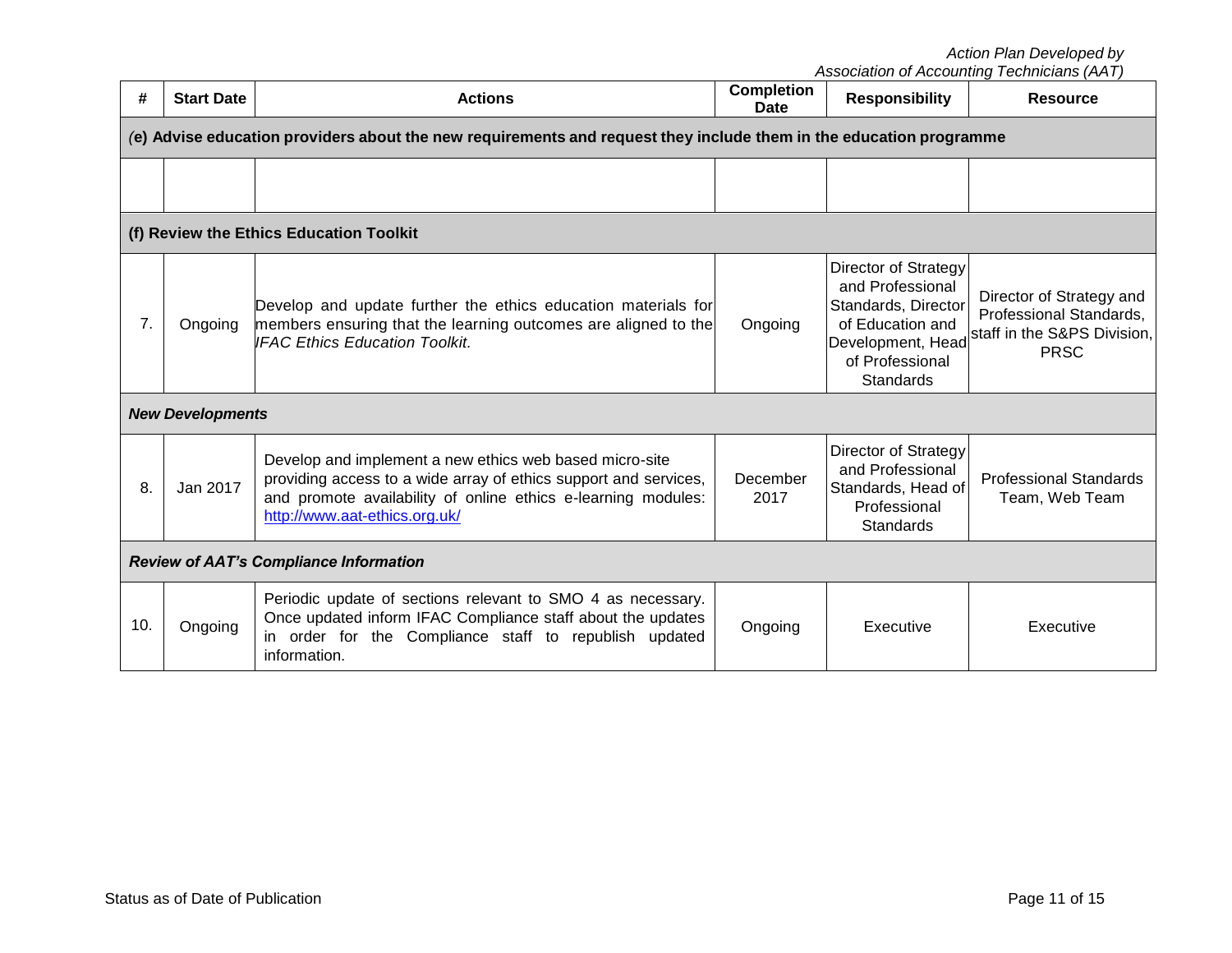#### **Continue to use our best endeavors to comply with SMO 5 in line with AAT's capacity and competence**

#### *Background*

As a membership body for accounting technicians, AAT does not participate in the UK's standard setting structures for public sector accounting and therefore its ability to influence the UK's adoption of International Public Sector Accounting Standards (IPSAs) is limited. AAT members working in the public sector would not be undertaking responsibilities at the level covered by the standards without undertaking further senior professional qualifications.

| #                                    | <b>Start Date</b> | <b>Actions</b>                                                                                                                                    | <b>Completion</b><br><b>Date</b> | <b>Responsibility</b>                                         | <b>Resource</b>                      |  |
|--------------------------------------|-------------------|---------------------------------------------------------------------------------------------------------------------------------------------------|----------------------------------|---------------------------------------------------------------|--------------------------------------|--|
| <b>Maintaining ongoing processes</b> |                   |                                                                                                                                                   |                                  |                                                               |                                      |  |
|                                      | Ongoing           | Continually monitor IPSASB pronouncements and<br>disseminate to AAT members any matters of relevance to<br>them via AAT's communication channels. | Ongoing                          | CEO, Director of<br>Strategy and<br>Professional<br>Standards | Staff in the S&PS<br><b>Division</b> |  |

*Action Plan Developed by*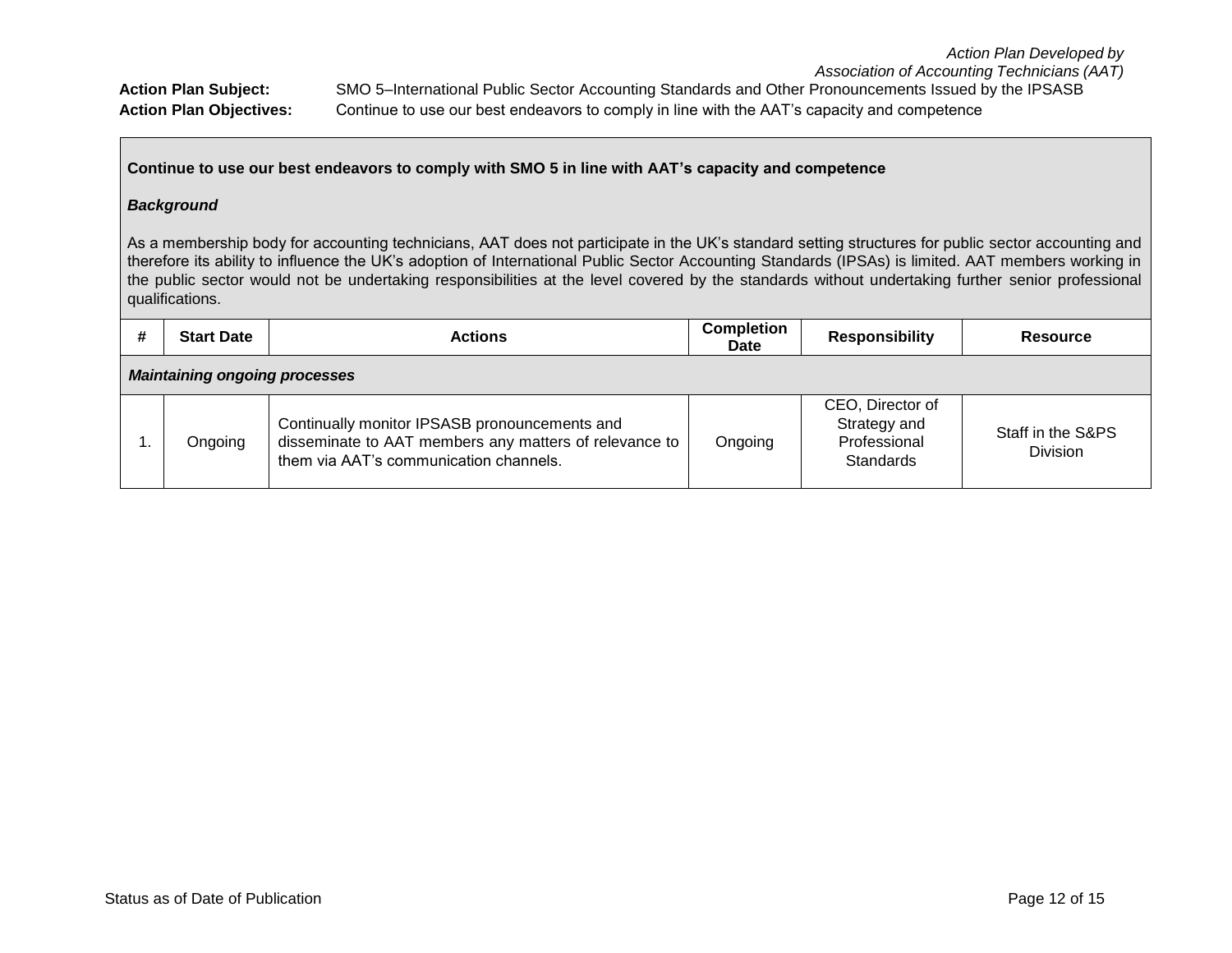**Action Plan Subject:** SMO 6–Investigation and Discipline **Action Plan Objectives:** (a) To provide in AAT's constitution and rules for the investigation and discipline of misconduct, including breaches of professional standards by individual members (and, if local laws and practices permit, by firms); and (b) To continue to operate AAT's disciplinary scheme in accordance with IFAC SMO 6.

**(a) To provide in AAT's constitution and rules for the investigation and discipline of misconduct including breaches of professional standards by individual members (and if local laws and practices permit, by firms)**

## *Background*

AAT carries out investigations through a disciplinary function which is both information based and sanctions based. This is backed up by a range of sanctions the most serious of which are exclusion from membership and loss of professional designation. AAT is recognised under the UK's Money Laundering Regulations 2007 as a supervisory authority to monitor AAT Licensed Accountants' compliance with the UK's anti money laundering legislation. This role involves strict disclosure requirements to the relevant authorities.

| #                                                                                  | <b>Start Date</b> | <b>Actions</b>                                                                                                                                                                                                                                                                                                                             | <b>Completion</b><br><b>Date</b> | <b>Responsibility</b>                                                                                   | <b>Resource</b>                                                                                                                    |  |  |  |
|------------------------------------------------------------------------------------|-------------------|--------------------------------------------------------------------------------------------------------------------------------------------------------------------------------------------------------------------------------------------------------------------------------------------------------------------------------------------|----------------------------------|---------------------------------------------------------------------------------------------------------|------------------------------------------------------------------------------------------------------------------------------------|--|--|--|
| <b>Maintaining Ongoing Processes</b>                                               |                   |                                                                                                                                                                                                                                                                                                                                            |                                  |                                                                                                         |                                                                                                                                    |  |  |  |
|                                                                                    | Ongoing           | Keep under review AAT's Disciplinary Regulations to<br>ensure that they remain fit for purpose and are considered<br>against the requirements of the SMO 6 The revised<br>regulations were fully implemented in May 2016 and a<br>further review was undertaken in 2018 with revised<br>regulations and policies implemented in June 2018. | Ongoing                          | Director of Strategy and<br>Professional Standards,<br><b>Head of Professional</b><br><b>Standards</b>  | PRSC, Head of Professional<br>Standards, Professional<br><b>Standards Team</b>                                                     |  |  |  |
| (b) To continue to operate AAT's disciplinary scheme in accordance with IFAC SMO 6 |                   |                                                                                                                                                                                                                                                                                                                                            |                                  |                                                                                                         |                                                                                                                                    |  |  |  |
| <b>Maintaining Ongoing Processes</b>                                               |                   |                                                                                                                                                                                                                                                                                                                                            |                                  |                                                                                                         |                                                                                                                                    |  |  |  |
| 2.                                                                                 | Ongoing           | Continue to operate AAT's investigation and disciplinary<br>process in a timely and effective manner. This process is<br>reviewed through reports presented to AAT's Professional<br>Regulation and Standards Compliance Board and Council<br>at their respective meetings throughout the year.                                            | Ongoing                          | Director of Strategy and<br><b>Professional Standards</b><br>, Head of<br><b>Professional Standards</b> | PRSC, Head of Professional<br>Standards, Professional<br>Standards Team,<br>Investigations, Disciplinary<br>and Appeals Committees |  |  |  |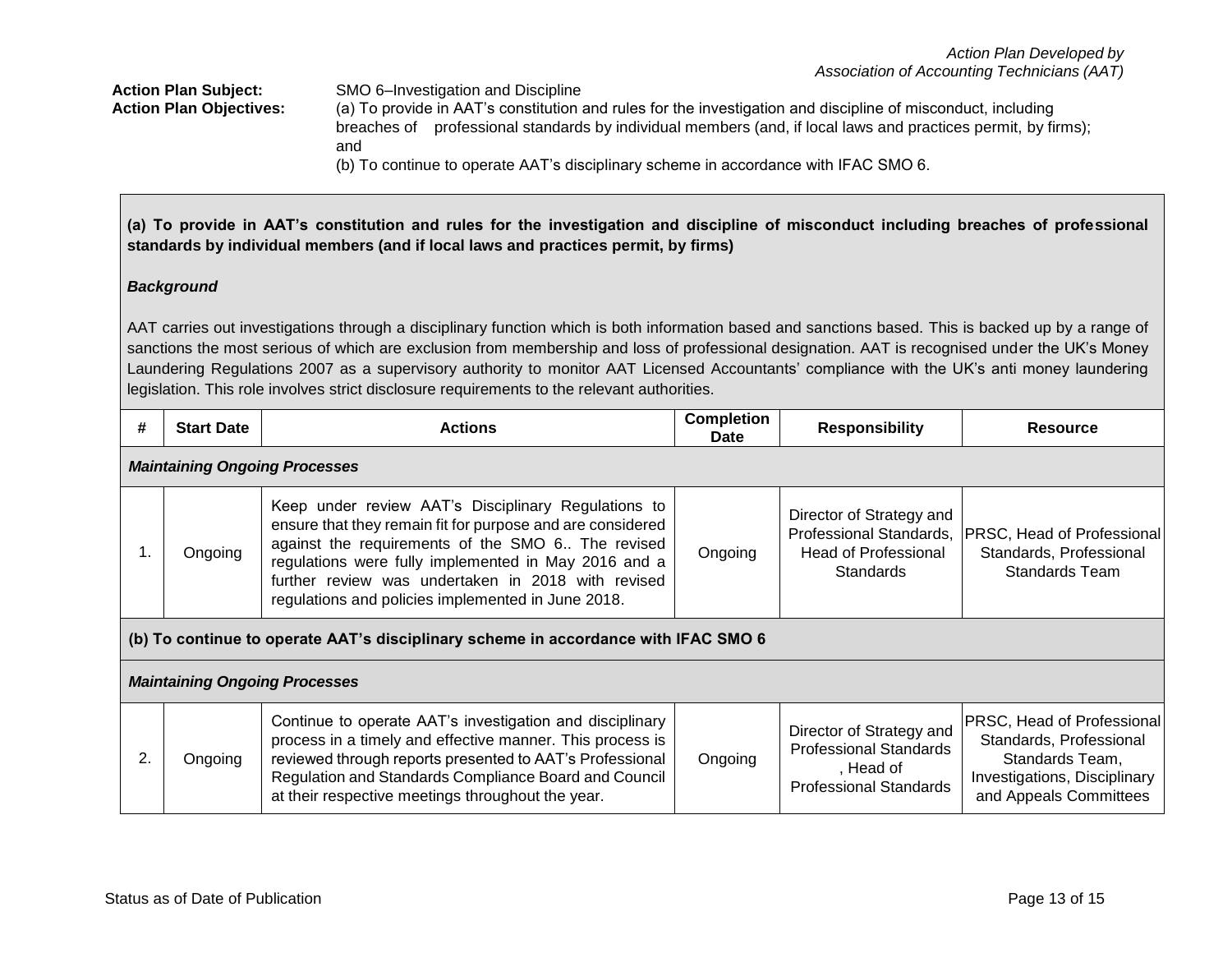*Action Plan Developed by*

| #                       | <b>Start Date</b> | <b>Actions</b>                                                                                                                                        | <b>Completion</b><br>Date | <b>Responsibility</b>                                                                                  | <b>Resource</b>                                                                       |  |  |
|-------------------------|-------------------|-------------------------------------------------------------------------------------------------------------------------------------------------------|---------------------------|--------------------------------------------------------------------------------------------------------|---------------------------------------------------------------------------------------|--|--|
| 3.                      | Ongoing           | Continue to liaise with relevant public authorities where<br>members are possibly involved in serious crimes and<br>disclose information as required. | Ongoing                   | Director of Strategy and<br>Professional Standards,<br><b>Head of Professional</b><br><b>Standards</b> | <b>PRSC, Head of Professional</b><br>Standards, Professional<br><b>Standards Team</b> |  |  |
| 4.                      | Ongoing           | Continue to monitor cases to identify trends and risks in<br>order to develop processes to improve members' conduct<br>and compliance.                | Ongoing                   | <b>Head of Professional</b><br><b>Standards</b>                                                        | PRSC, Head of Professional<br>Standards                                               |  |  |
| <b>New Developments</b> |                   |                                                                                                                                                       |                           |                                                                                                        |                                                                                       |  |  |
| 5.                      | Ongoing           | Implement the revised AAT Disciplinary Regulations.                                                                                                   | Ongoing                   | Director of Strategy and<br>Professional Standards,<br>Head of<br><b>Professional Standards</b>        | Council, PRSC, Professional<br><b>Standards Team</b>                                  |  |  |
| 6.                      | Ongoing           | Revise the policy framework that supports the new AAT<br><b>Disciplinary Regulations.</b>                                                             | Ongoing                   | Director of Strategy and<br>Professional Standards,<br><b>Head of Professional</b><br>Standards        | Council, PRSC, Professional<br><b>Standards Team</b>                                  |  |  |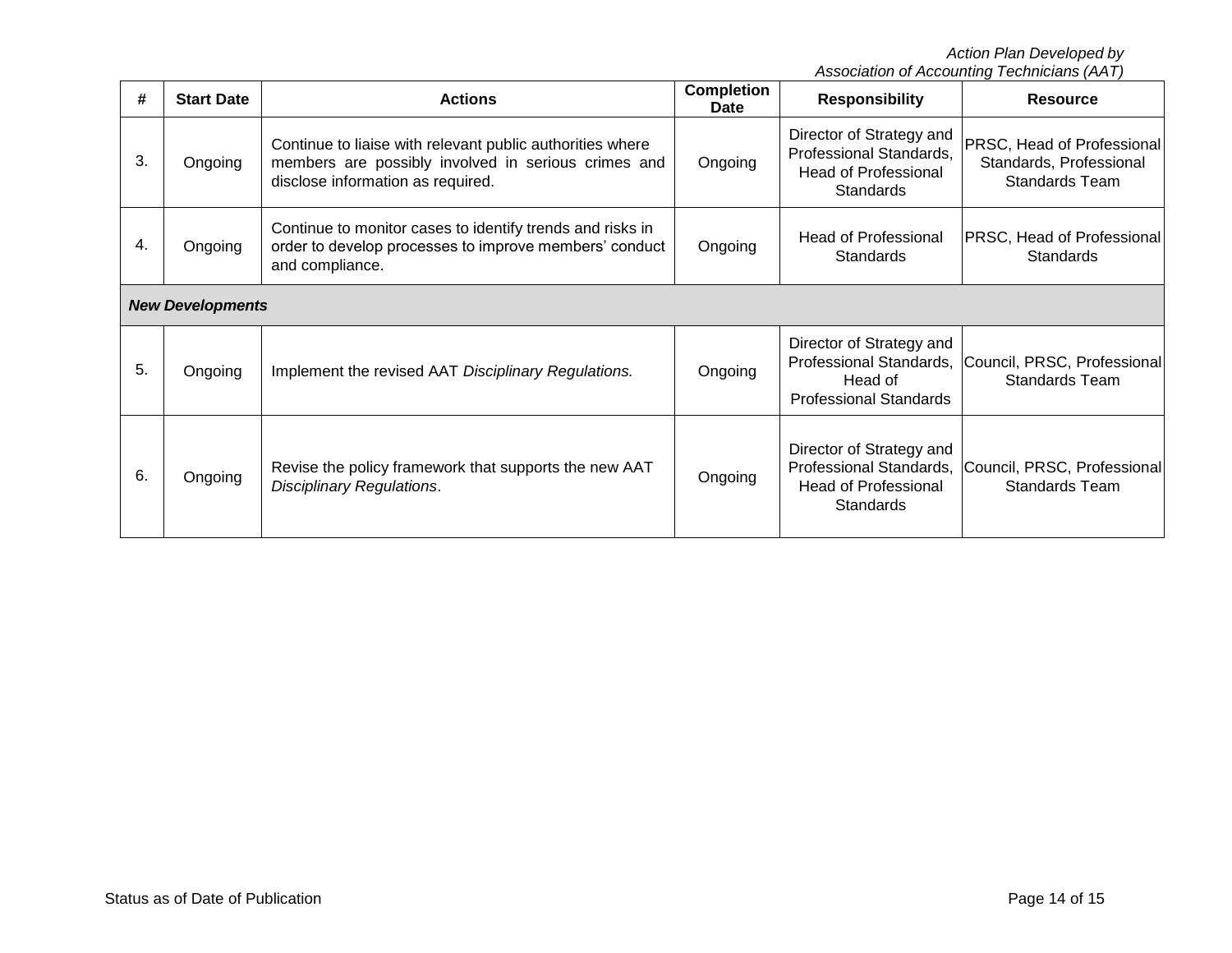*Association of Accounting Technicians (AAT)* **Action Plan Subject:** SMO 7–International Financial Reporting Standards and Other Pronouncements issued by the IASB **Action Plan Objectives:** AAT to continue to use our best endeavours to promote IFRSs in so far as they impact on accounting technicians.

# *Background*

As a membership body for accounting technicians, AAT is not formally part of the UK's structures for the development of national accounting standards. Its ability to influence the incorporation of International Financial Reporting standards into national accounting requirements is therefore limited. AAT does however comment on UK Financial Reporting Council's (FRC)l consultations and International Accounting Standards Board (IASB) consultations, where these are relevant to accounting technicians, in order to promote the assimilation of IFRSs into UK GAAP.

| #                                             | <b>Start Date</b> | <b>Actions</b>                                                                                                                                                                                      | <b>Completion</b><br><b>Date</b> | <b>Responsibility</b>                                                                                            | <b>Resource</b>                                                                                                                                                                         |  |  |  |
|-----------------------------------------------|-------------------|-----------------------------------------------------------------------------------------------------------------------------------------------------------------------------------------------------|----------------------------------|------------------------------------------------------------------------------------------------------------------|-----------------------------------------------------------------------------------------------------------------------------------------------------------------------------------------|--|--|--|
| <b>Maintaining Ongoing Processes</b>          |                   |                                                                                                                                                                                                     |                                  |                                                                                                                  |                                                                                                                                                                                         |  |  |  |
| 1.                                            | Ongoing           | Continue to respond to IASB consultations in particular<br>where these impact on accounting technicians.                                                                                            | Ongoing                          | Director of Strategy and<br>Professional Standards,<br><b>Head of Public Affairs and</b><br><b>Public Policy</b> | Director of Strategy and<br><b>Professional Standards</b><br>Head of Public Affairs and<br>Public Policy, Expert<br>practitioners                                                       |  |  |  |
| 2.                                            | Ongoing           | Continue to disseminate information to members about<br>IFRSs through AAT's magazine, newsletters and website.                                                                                      | Ongoing                          | Director of Strategy and<br>Professional Standards,<br>Head of Public Affairs and<br><b>Public Policy</b>        | Director of Strategy and<br><b>Professional Standards</b><br>Head of Public Affairs and<br><b>Public Policy</b><br>Expert practitioners,<br>Marketing and Commercial<br><b>Division</b> |  |  |  |
| 3.                                            | Ongoing           | Continue to respond to FRC consultations in particular<br>those impacting on accounting technicians:                                                                                                | Ongoing                          | Director of Strategy and<br><b>Professional Standards</b>                                                        | Director of Strategy and<br>Professional Standards,<br>Head of Public Affairs and<br>Public Policy, Expert<br>practitioners                                                             |  |  |  |
| <b>Review of AAT's Compliance Information</b> |                   |                                                                                                                                                                                                     |                                  |                                                                                                                  |                                                                                                                                                                                         |  |  |  |
| 4.                                            | Ongoing           | Periodic update of sections relevant to SMO7 as<br>necessary. Once updated inform IFAC Compliance staff<br>about the updates in order for the Compliance staff to<br>republish updated information. | Ongoing                          | Executive                                                                                                        | Executive                                                                                                                                                                               |  |  |  |